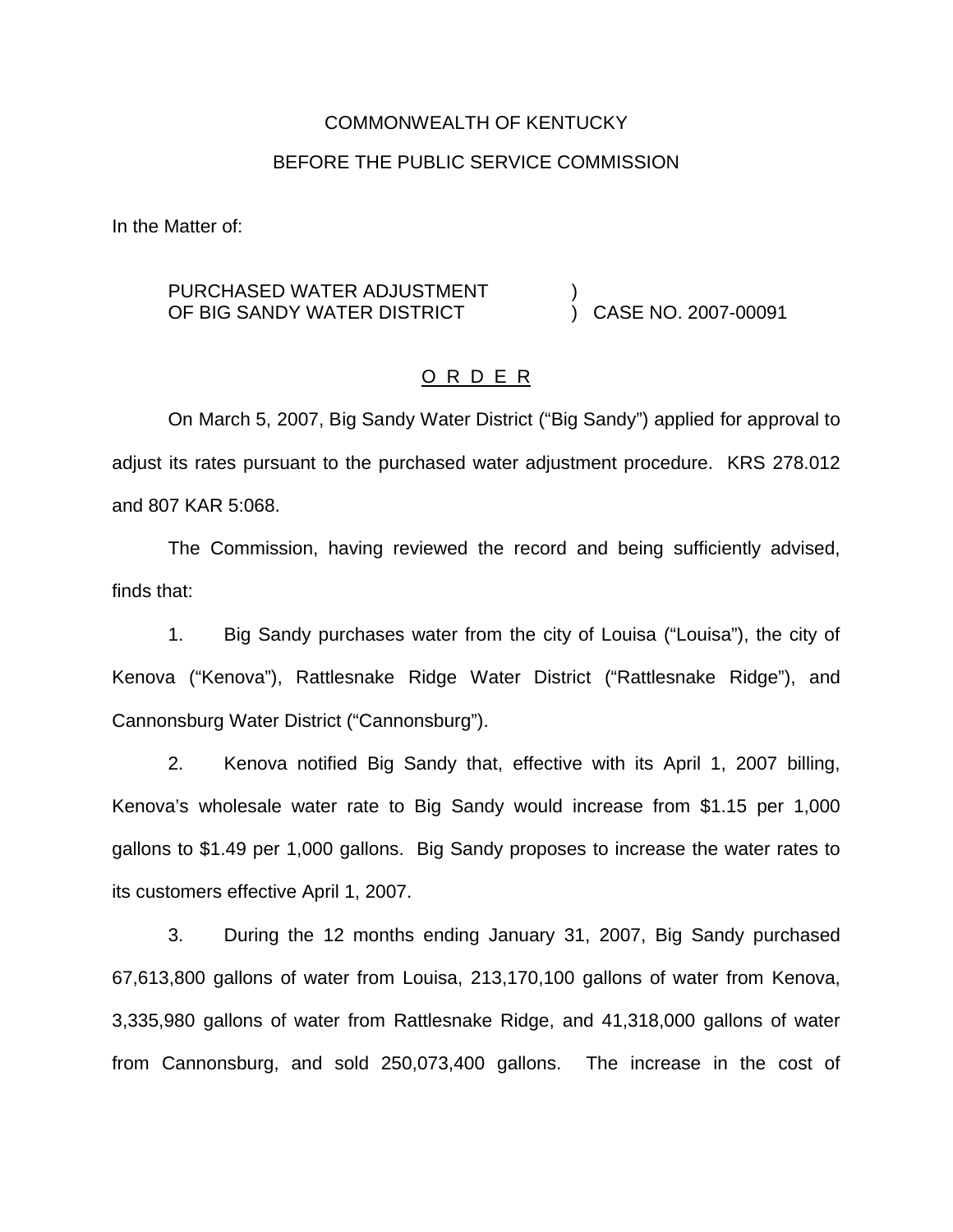purchased water is \$72,477.65, resulting in a purchased water adjustment of \$0.29 per 1,000 gallons.

4. The purchased water adjustment of \$0.29 per 1,000 gallons is fair, just, and reasonable and should be approved.

IT IS THEREFORE ORDERED that:

1. The rates proposed by Big Sandy are approved.

2. The purchased water adjustment of \$0.29 per 1,000 gallons and the rates in Appendix A, attached hereto and incorporated herein, are fair, just, and reasonable and are approved for services rendered on and after April 1, 2007.

3. Within 20 days of the date of this Order, Big Sandy shall file with the Commission revised tariff sheets showing the rates approved herein.

Done at Frankfort, Kentucky, this 27<sup>th</sup> day of March, 2007.

By the Commission

ATTEST:

Executive Director

Case No. 2007-00091